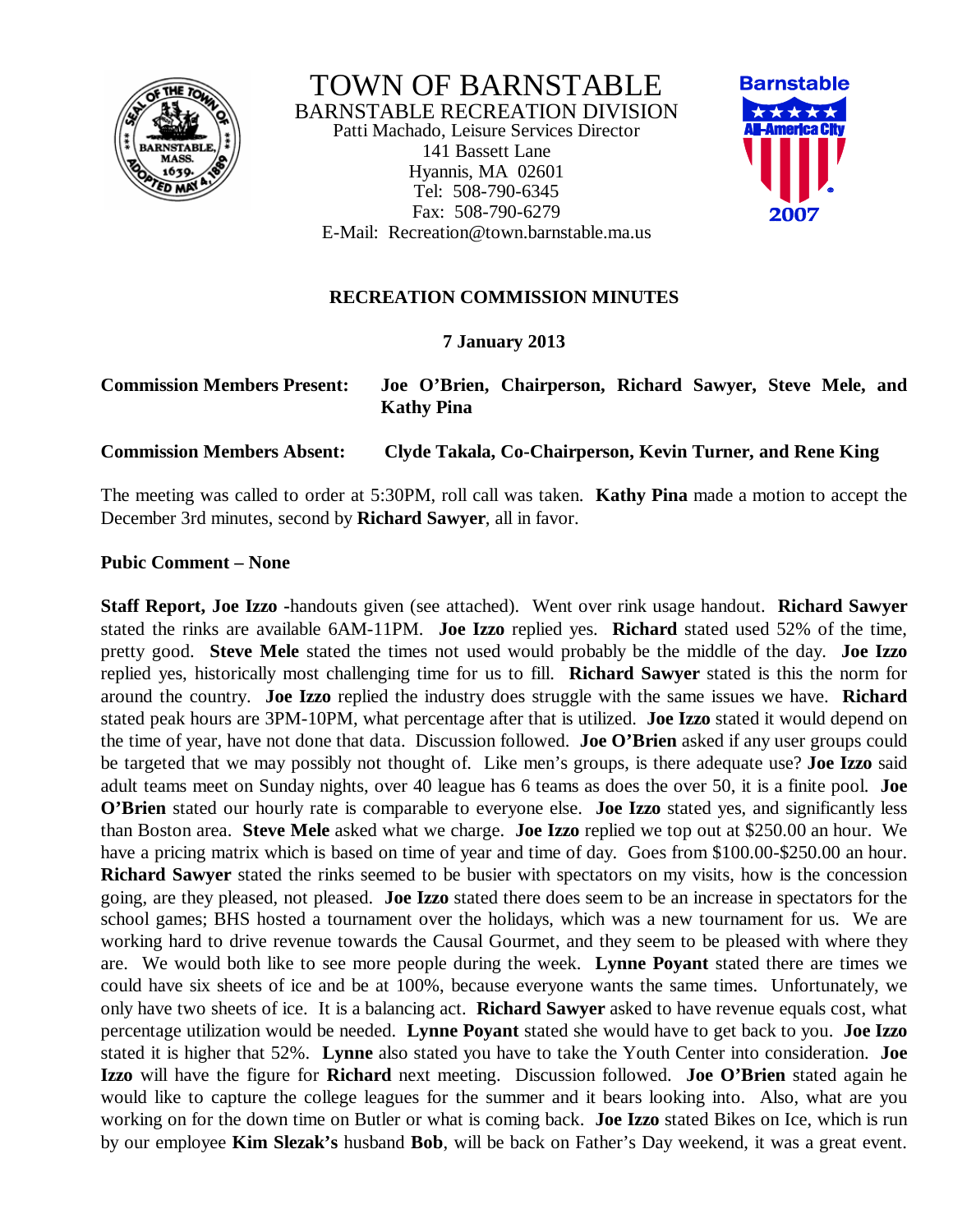**Amy Harwood** is putting together a marine type show with some live animals, flag football, and soccer. Use it as a mixed use, events and sports. Discussion followed. **Steve Mele** stated he has been at the rink for public skate and noticed people might not be paying but using the ice. **Joe Izzo** stated it is on the radar, especially collecting tickets before going on ice.

**Staff Report, Patti Machado** – handouts given (see attached). Online registration comparison and cost reports are included, as requested. CPC letter of intent is being looked at; **Tom Lynch** is helping me with it. Playground equipment is being looked at, hoping for funds for an evaluation. Discussion followed. **Patti** stated regarding Best Buddies they are adamant about keeping the same date, weekend after Memorial Day. They will pay what we believe we are losing in revenue. With regards to our concerns about the parking lot, Best Buddies had been paying for repairs, and were not aware that the repairs were not being done. **Patti Machado** stated asking DPW for a cost. Discussion followed. **Patti** stated working on bill for Best Buddies when done will send to Recreation Commission. **Patti Machado** will check and see when Best Buddies came before the Commission in spring 2012, and schedule again for this year. **Patti** stated Town approved field fee increase that the Commission recommended. Adult field user groups very eager to volunteer to help get the fields ready, they left the meeting feeling good about what is going on with the fields. Fencing done at Ellen McBaron Park looks wonderful. Bilezikian Family Foundation Grant was accepted. The Paster family (one of our sailing instructors) donated \$500.00 for the Adam Prentice Scholarship Account. **Kathy Pina** asked if we let the public know that they can donate for scholarships for under privileged kids. **Patti Machado** stated we do not advertise it as well as we should. **Patti** stated the Lombard Fund helps us also with needy kids. Hyannis Civic is very good about helping kids, even with transportation. **Patti Machado** then presented the Fall Program Video (produced by Sarah Beal and John Gleason). Recreation Commission thanked all for the great video and hard work.

**Ranger Relay Cape Cod, Steven Frazee –** Ranger Relay Overview handout given, (see attached), this is the fourth year of the event, first two years run by Thirteen Relay, this year is the first year Ragner is running the race. This is our tenth year; Ragner has sixteen races across the country. They all have a similar relay. 200 miles, teams of twelve split into two vans with six runners each. The race starts in Hull this year and ends in Provincetown. Suggested looking at the over view map. **Kathy Pina** asked what times will you be going through Osterville. **Steve Frazee** replied around 6:30PM till 2AM. **Richard Sawyer** stated this is a competition not a charity event. **Steve Frazee** stated more of a social event, Ragner is a for profit company, like to get to the race eventually all by sponsorship. Main charity was the American Cancer Society and we did benefit a couple of charities in Provincetown. **Steve Mele** and **Kathy Pina** both stated this race was here last year. Steve Frazee replied yes. **Patti Machado** stated town did not find out until the day before that this race was an overnighter. It did cause some havoc. Found out through the Board of Health. **Patti** stated this is why you're here, they should have started with the Commission last year, but didn't. The race was presented like a road race, not overnight event. **Lynne Poyant** suggested at the start of the permit process get everyone at the table together to discuss at the same time. **Kathy Pina** asked if the police were contacted, concerned about Phinney's Lane, very busy intersection. **Steve Frazee** stated they did have police officers out there that helped them cross. I apologize that it was not presented well. **Kathy** stated she would like to see a report on what happened last year from the police department and or DPW. **Joe O'Brien** stated staging area at Dowe's, people sleeping in vans. **Steve Frazee** stated two vans for each team, first vehicle jumps ahead and they stop and have a few hours to rest. **Joe** said maybe come up with another staging area, Dowe's is kind of residential. **Steve Frazee** stated proposing Craigville Beach for this year. Discussion followed. **Joe O'Brien** proposed gathering more information, and then has Ragner back in February, after doing more research. **Joe** stated the more information you can get to us before the next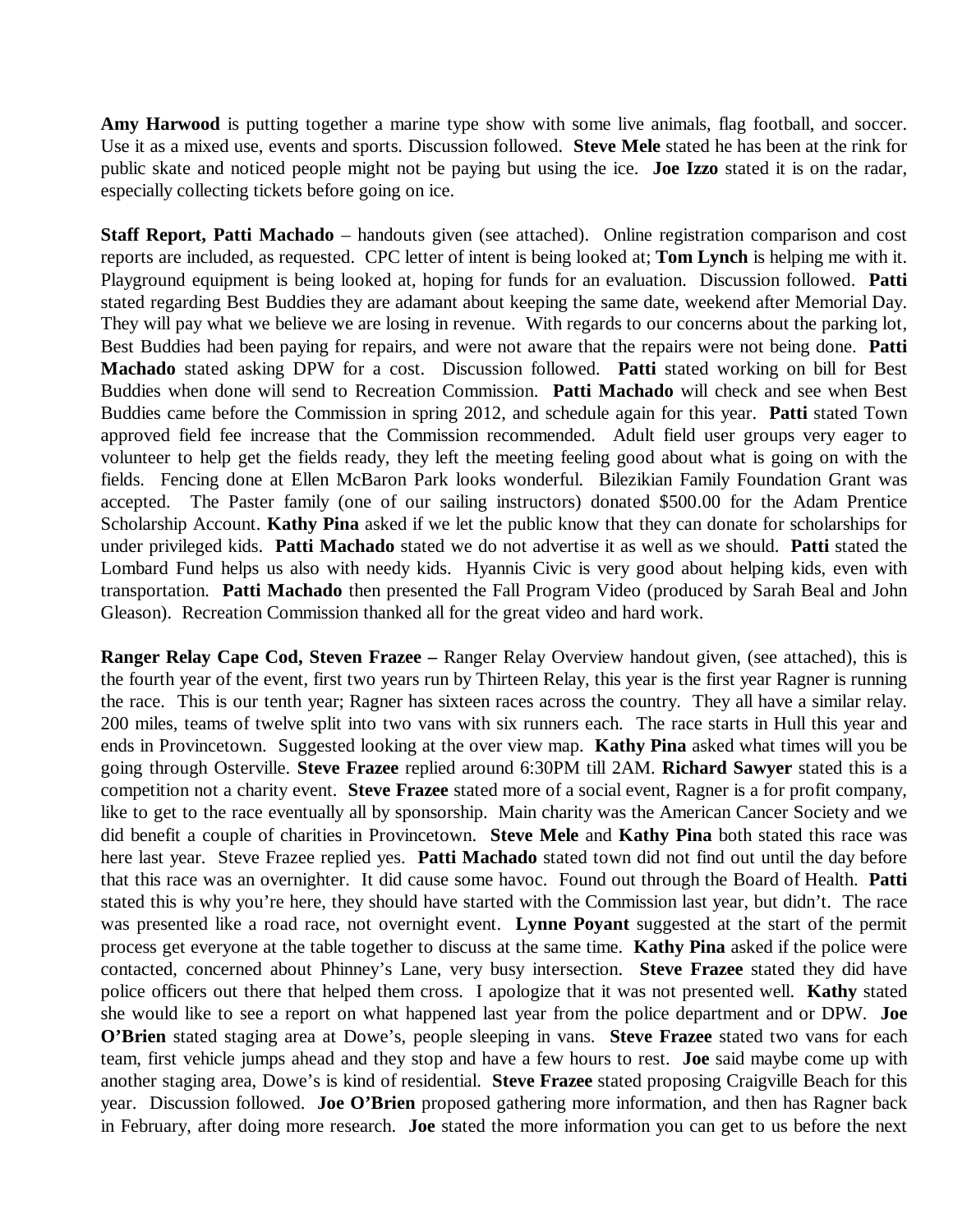meeting the better. **Patti Machado** stated she will put something together with **Lynne Poyant** and the other groups involved in the town to have a full vision. Recreation Commission recommended Cape Cod Community College for a possible staging area.

**Dog Park Update**, **Patti Machado** stated she did call **Barbara Cappelina**, and the Dog Park has not heard back from Tom Lynch. When they do she will contact us to be put on the agenda.

**CPC Report, Richard Sawyer – Richard** stated nothing on agenda for Recreation. We can submit letters of intent to CPC anytime, up to them to accept them. **Joe O'Brien** stated highest priority is Craigville Bathhouse. **Patti Machado** stated town attorneys said we could not ask CPC for funds. **Richard Sawyer** stated the CPC feel the town attorneys may be wrong. State CPC said different. **Richard** asked if the Town Manager has put together a comprehensive plan for recreation. **Lynne Poyant** stated something similar to what happened for the Coastal Access Plan, go through the Capital Improvement Plan process, have a meeting on Wednesday to review our plans. Create a plan for recreation for funds through capital being matched by CPC. That is what the town manager is thinking.

**Marstons Mills Fields Subcommittee Update – Joe O'Brien** stated we meet January 4<sup>th</sup>, it was the first meeting we had having our information together. Went over issues on agenda (see attached), went over Barnstable Little League's wish list, (see attached). **Brad Malo** from Coastal Engineering did a tentative letter of intent, see attached. Little League will meet with **Brad** to crunch the numbers. Marstons Mills Village Association was not at the meeting, we are on their agenda for February  $5<sup>th</sup>$ , 6:30PM at the Burgess House. Discussion followed. **Joe O'Brien** stated wants to include the Village, want to include their concerns. Have to have an open hearing at one point, April or May. **Richard Sawyer** asked if Little League would take on maintenance of fields. **Joe O'Brien** stated yes. **Richard** asked if you had to give up a field or parking spaces which would you give up. **Joe** stated wish list is for three, can live with two. Discussion followed. All Recreation Commission members felt the Little League proposal was very good and well done. **Kathy Pina** stated that asking for all these things at once helps to keep the cost down.

**Steve Mele** asked is Ragner Relay charged any fees. **Patti Machado** stated no. **Lynne Poyant** stated they pay a \$43.00 fee for the permit and what the police department charges. **Lynne Poyant** stated she will check out their website to obtain additional information. Discussion followed. **Steve** asked can we charge them a fee. **Patti Machado** stated yes.

**New Business – Richard Sawyer** motioned that next months meeting take place on February 11<sup>th,</sup> tentatively, **Steve Mele** seconded, all in favor.

**Old Business – None**

**Richard Sawyer** made motion to adjourn **Steve Mele** seconded, all in favor. Meeting adjourned at 7:00PM.